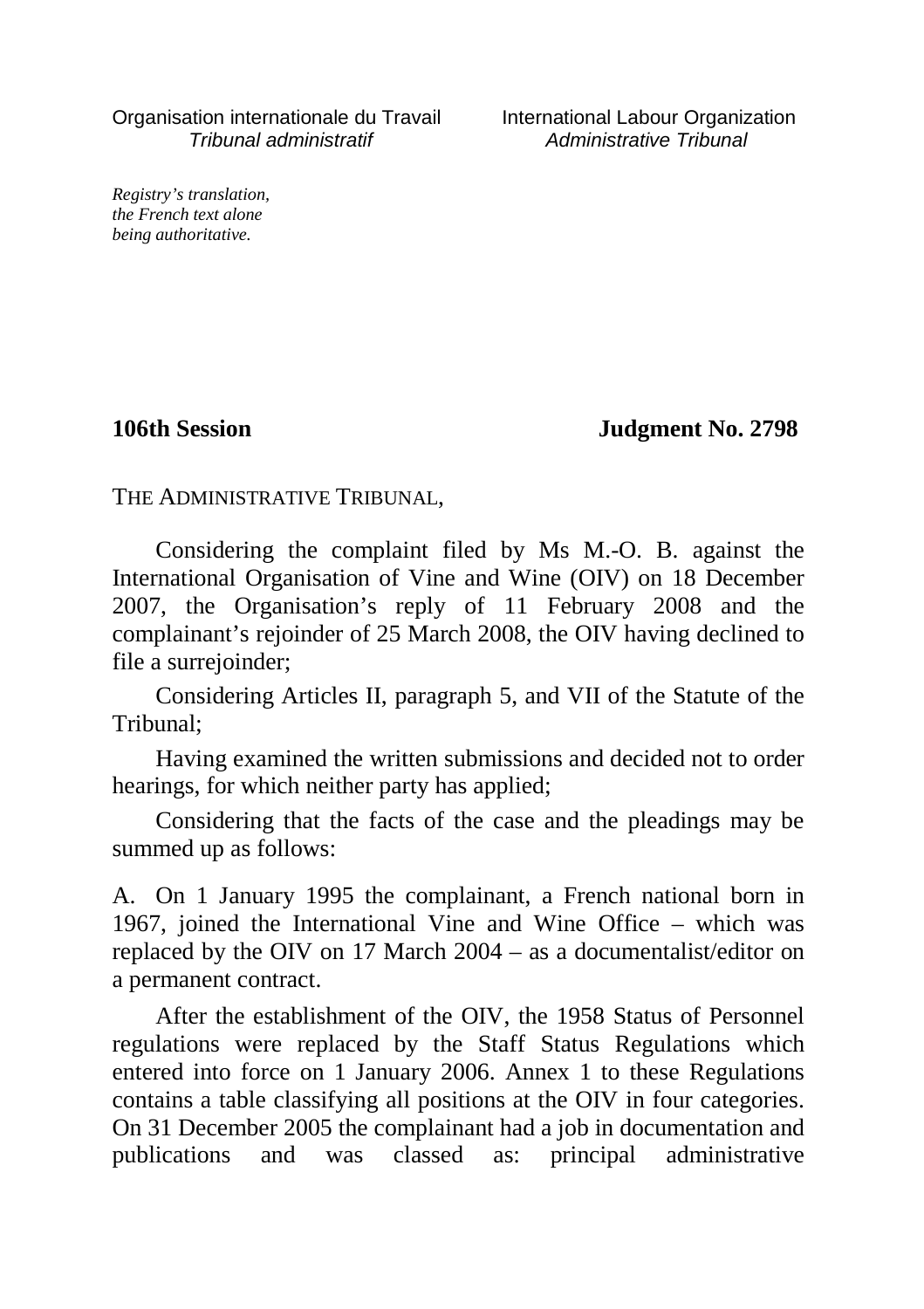assistant, class 2, grade 5, index (705) 584. Under the new Staff Status Regulations she was to keep her post, but would be classed in category III (persons entrusted with clerical duties in the administrative or technical activities of the OIV), class 2, grade 3, index 279. The complainant wrote to the Director General on 1 and 29 December 2005 to say that she could not accept the proposed classification; in particular she objected to the loss of her title of "Head of Documentation and Information Management Unit". Nevertheless she expressed her readiness to consider her "assignment" under the Staff Status Regulations, provided that her title was retained and on the "essential and determining condition" that, within a reasonable time, she would move up to category II (persons entrusted with duties of coordination and responsibility in fields specific to the administrative or technical activities of the OIV).

In a letter to the complainant dated 6 January 2006 the Director General took note of her refusal to accept the proposed classification. He informed her that in July 2004 he had redefined the OIV's organisation chart. The new chart, to which, as far as he knew, no objection had been raised, did not comprise a "documentation and information management" unit. He added that the classification, grade, remuneration, working hours and allowances which she had been offered were "a great improvement on the existing situation". As he was obliged to contemplate dismissal, he called the complainant to a meeting which took place on 16 January, during which she maintained her stance. By a letter of 27 January 2006 the Director General notified her of his decision to dismiss her "on genuine and serious grounds" with effect from 30 April.

On 30 March 2006 the complainant sent two letters to the Director General. In one she announced that she was "formally challeng[ing] the grounds" for her dismissal and she made several financial demands. In the other she informed the Director General of her intention to submit the case to the "competent judicial body". She underlined that she had refused his proposal because it entailed an "obvious demotion". On 21 April the Director General replied that he was obliged to apply the Staff Status Regulations as adopted by the Member States, according to which staff members responsible for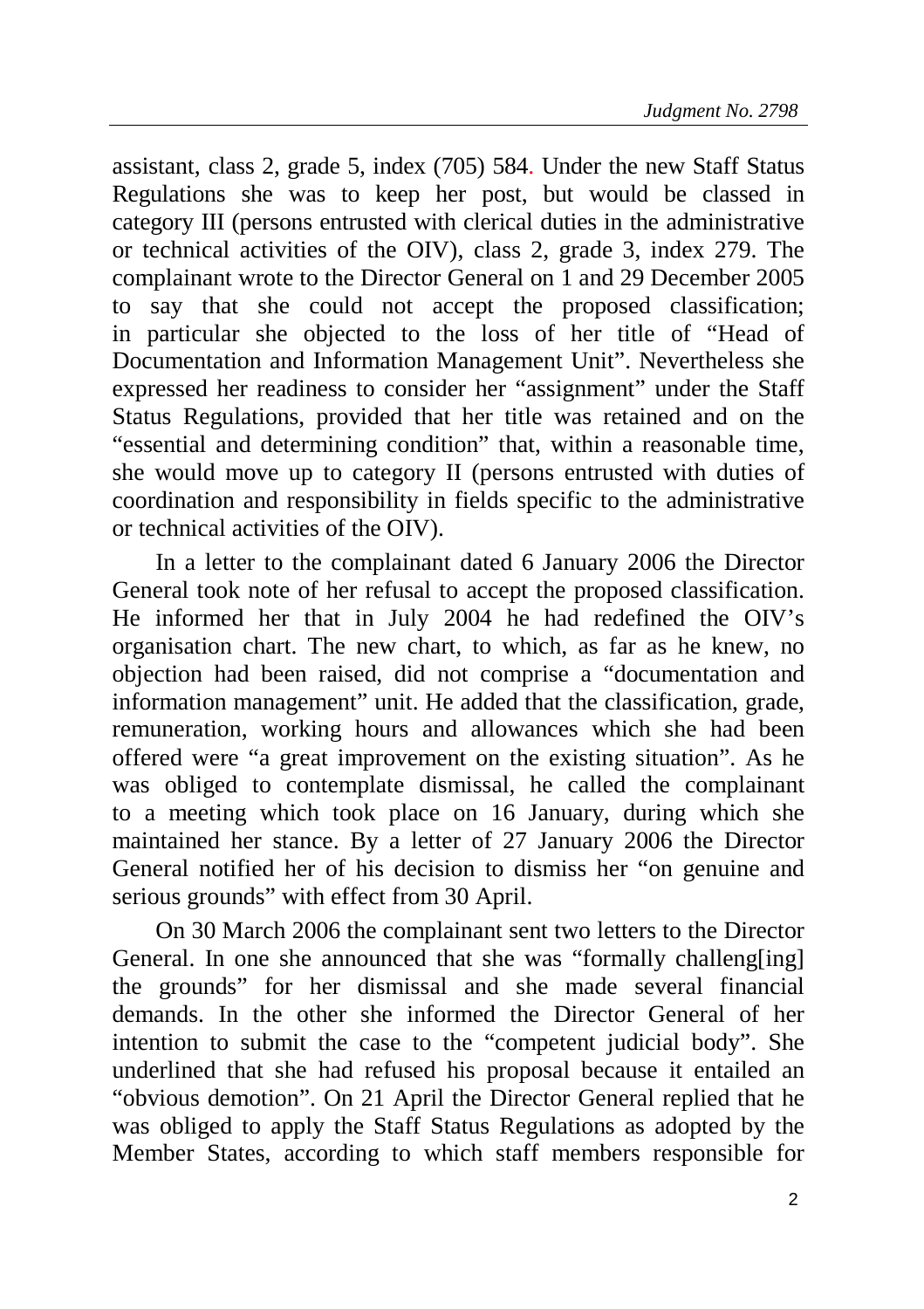publications and documentation are classed in category III. The complainant received 3,469.89 euros in redundancy payment at the end of the period of notice.

On 19 May 2006 the complainant initiated proceedings before an employment tribunal in Paris, the *conseil de prud'hommes.* By a letter of 25 July 2007, which was received on 3 August, she asked the Director General to re-examine the decision to dismiss her. On 27 September she suggested to him that the case be examined by an independent person designated by the President of the Administrative Tribunal, pursuant to Article 131 of the Staff Status Regulations. The Director General replied on 4 October that he was in favour of that procedure, provided that she first withdrew her suit before the *conseil de prud'hommes*, which she refused to do. On 18 December 2007 the complainant filed a complaint with the Tribunal in which she impugned the implied rejection of the request for re-examination registered on 3 August. On 17 January 2008 she asked the *conseil de prud'hommes* to stay its proceedings pending the delivery of this judgment.

B. The complainant explains that since 30 March 2006 the Tribunal has had jurisdiction to hear complaints alleging non-observance, in substance or in form, of the terms of appointment of officials or of the provisions of the Staff Status Regulations of the OIV. She was notified of her dismissal on 27 January 2006 and it took effect on 30 April. In support of her contention that the Tribunal can nevertheless hear her complaint, she cites Judgment 2582, in which the Tribunal stated that although the complainant's appointment with the organisation in question had ended prior to the latter's recognition of the Tribunal's jurisdiction, which had been approved by the Governing Body of the International Labour Office (ILO), "it may properly hear the present case brought by a former official of [the organisation] who, subsequently to that recognition, has alleged a breach of statutory provisions". Moreover, the complainant asserts that since the Organisation did not reply to her request of 25 July 2007, she has filed her complaint within the prescribed time limit.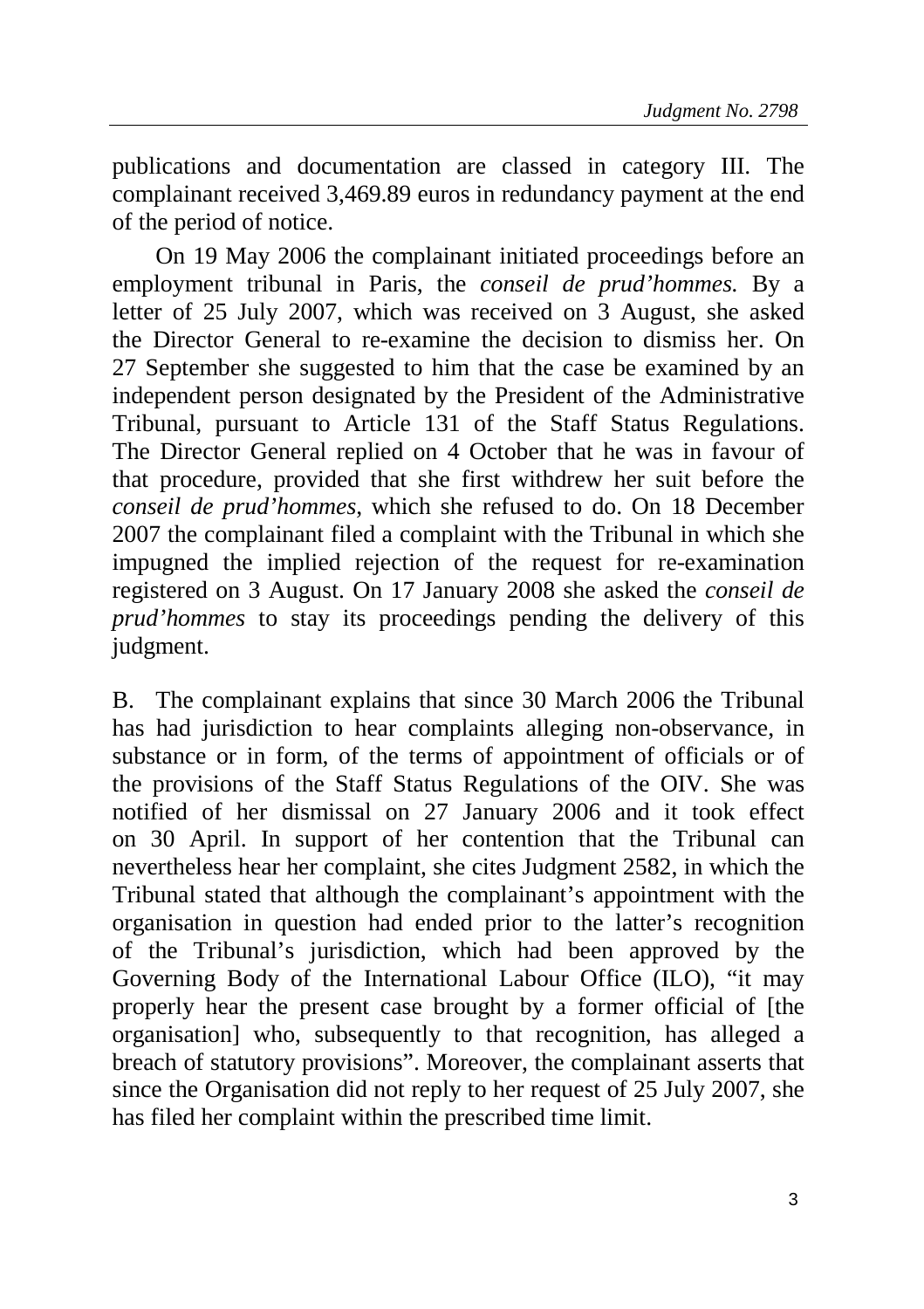On the merits the complainant contends that the OIV committed an error of law by applying the 1958 Status of Personnel regulations and not the Staff Status Regulations, the only provisions which were in force at the time of her dismissal, which led the Organisation to base itself mistakenly on the French Labour Code when calculating the amount of her redundancy payment. She adds that she met the conditions for receiving the compensation for job loss provided for in Article 121 of the Staff Status Regulations. According to her calculations, she ought to have received compensation for job loss in the amount of 33,130 euros, whereas the redundancy payment she received from the OIV amounted to only 3,469.89 euros.

In her opinion, the decision to dismiss her was wrongful according to both the Staff Status Regulations and the French Labour Code. The new classification proposed to her was in fact a demotion which she was entitled to refuse. As she held a head of service post – a title which she had been given by the former Director General – she ought to have been classed in category II. Furthermore, all the other heads of units had been offered a position in this category, and one of her former subordinates, who was considerably less well qualified than she was, had also been classified in that category. She concludes that the principle of equal treatment has been breached and that the Director General abused his authority. She says that she has suffered considerable injury on account of the Organisation's bad faith.

The complainant asks the Tribunal to quash the decision to dismiss her and that concerning the amount of her redundancy payment. She also claims 29,660.11 euros as supplementary compensation for job loss, 66,260 euros for material injury because reinstatement seems inadvisable or even impossible, 30,000 euros as compensation for the injury caused by the discrimination to which she was subjected, interest at the legal rate on all these sums and 5,000 euros in costs.

C. In its reply the OIV asserts that the Tribunal has sole jurisdiction to hear the case. It submits that the complaint is irreceivable because it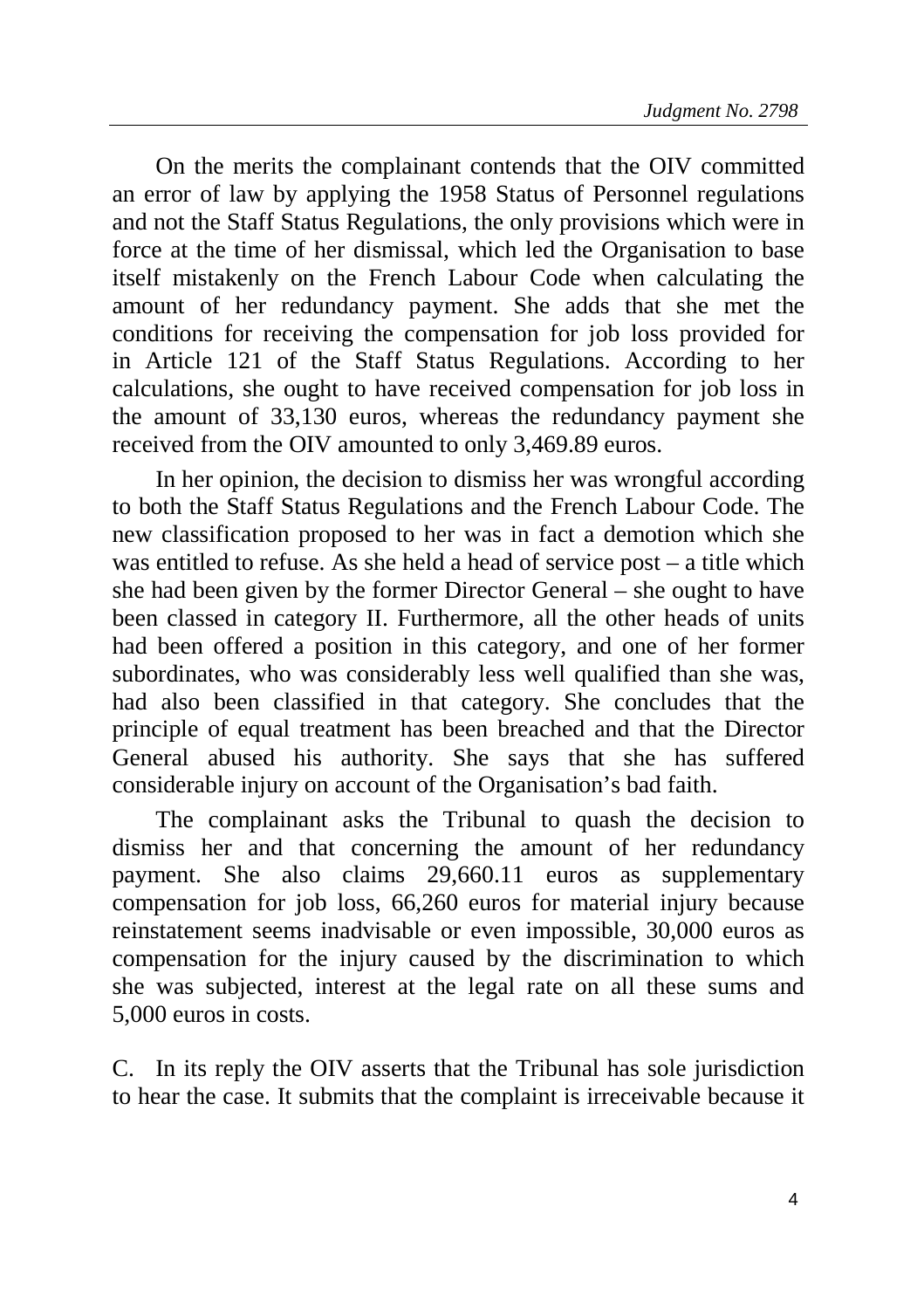has been filed out of time. Reviewing the sequence of events, it explains that since the "claim" of 30 March 2006, in which the dismissal was first challenged, was rejected on 21 April, the ninety-day time limit for filing a complaint with the Tribunal expired on 22 July 2006. Nevertheless, it states that since the complainant's counsel was not informed in writing of the recognition by the OIV of the Tribunal's jurisdiction until 20 November 2006, it was on this date at the latest that the Organisation transmitted to the complainant all the information enabling her to defend her interests to the best extent possible. Since the request for re-examination was not submitted until 25 July 2007, it could not have the effect of reopening the time limits which, in accordance with Article VII, paragraph 3, of the Statute of the Tribunal, had expired much earlier.

On the merits, and subsidiarily, the Organisation points out that when the Director General redefined the organisation chart in July 2004, the complainant did not express any reservations, although the chart made no provision for a "documentation and information management" unit or, consequently, for the post of head of this unit. In the Organisation's view the complainant – who was an editor and not a head of service – is confusing her index classification with the job classification. According to the classification shown in the annex to the Headquarters Agreement concluded in 1965 between France and the International Vine and Wine Office, the complainant was already in category III – that of clerks – and the 2006 classification merely replicated that of 1965, in accordance with the OIV's legal obligations. Since the entry into force of the new Staff Status Regulations did not therefore entail any demotion, the complainant in effect refused to accept a position of the same rank within the meaning of Article 121(a) of the Staff Status Regulations. Hence she was not entitled to any compensation for job loss. Although the entire dismissal procedure was conducted according to the rules of French law, this choice did not constitute an error of law, but "a beneficial measure justified by the particular circumstances" of the case. The complainant's claim for supplementary compensation must therefore be rejected.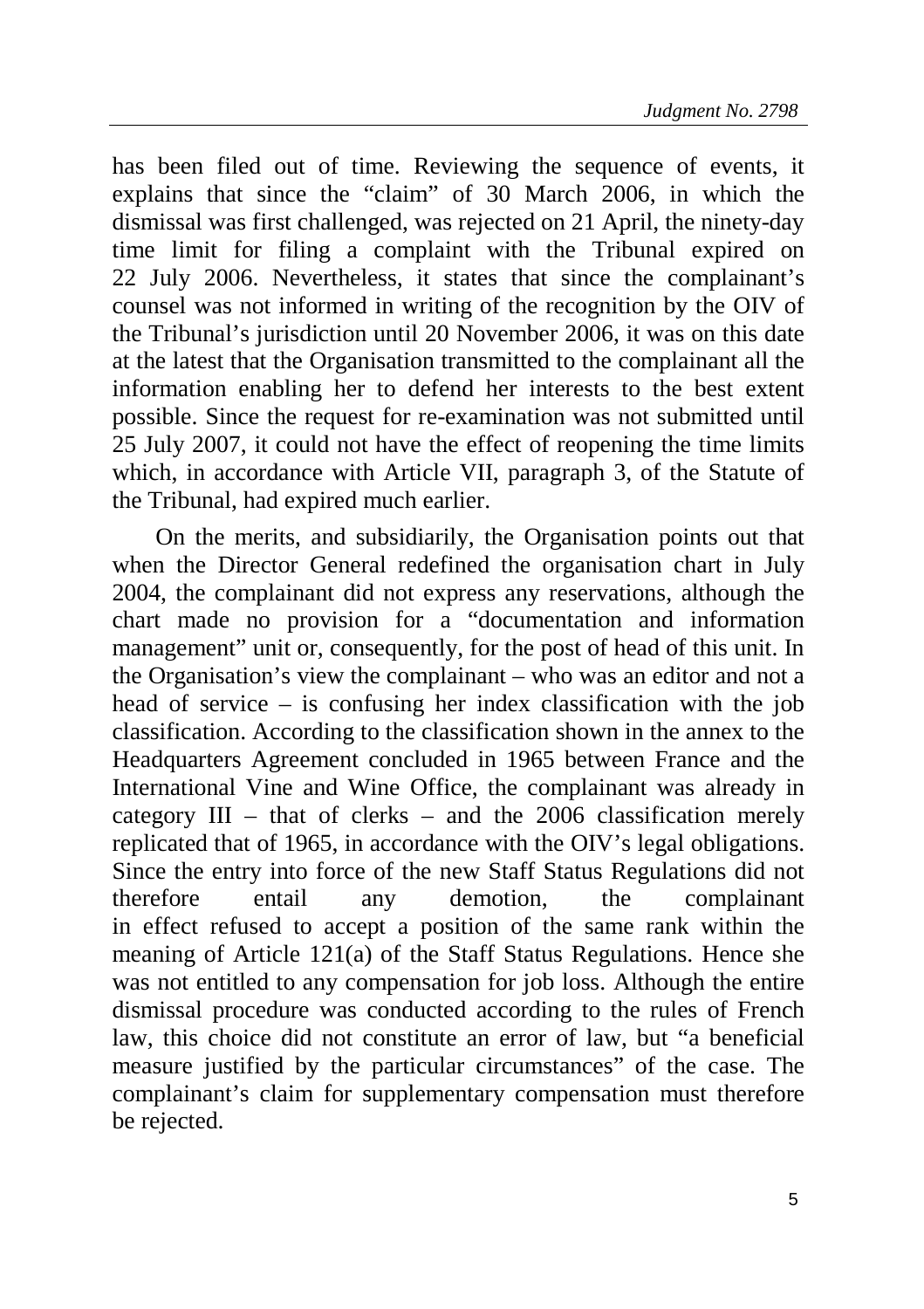In the Organisation's opinion, the complainant has not shown in what way the principle of equal treatment was breached. She had demanded a change of category and a pay rise out of all proportion to the nature and level of her duties according to the Headquarters Agreement and the classification established by the Staff Status Regulations. Her demands were clearly illegitimate and could not be granted. The OIV considers that the complaint is manifestly vexatious. Since, instead of accepting the Staff Status Regulations and initiating either the reclassification procedure provided for in Article 58 or the internal appeal procedure, the complainant has set in motion lengthy, adversarial and purely dilatory procedures, the OIV asks the Tribunal to order her to pay it 5,000 euros in costs.

D. In her rejoinder the complainant asks the Tribunal to treat as inadmissible the references made by the Organisation in its reply to facts which are covered by the privilege attaching to correspondence between counsels. In her opinion the letters of 30 March 2006 did not constitute "claims" because they contained no request that the Director General should reverse his decision to dismiss her. The only "claim" she presented dates from 25 July 2007. Since the Organisation did not reply within sixty days, her complaint was filed within the prescribed time limit.

On the merits she states that by informing the Director General on 29 December 2005 that the classification proposed to her was incompatible with the nature of her duties, she initiated the procedure provided for in Article 58 of the Staff Status Regulations. Since the proposal made to her was that she should keep the position she was occupying, she denies that her dismissal resulted from her refusal to accept a position of the same rank and she deduces from this that Article 121(a) did not apply to her. She also disputes the reference to the classification in the Headquarters Agreement on the grounds that this is tantamount to denying changes in the way the Organisation functions and the duties actually performed by the personnel. Lastly, she asserts that the OIV has not shown in what way her complaint is vexatious.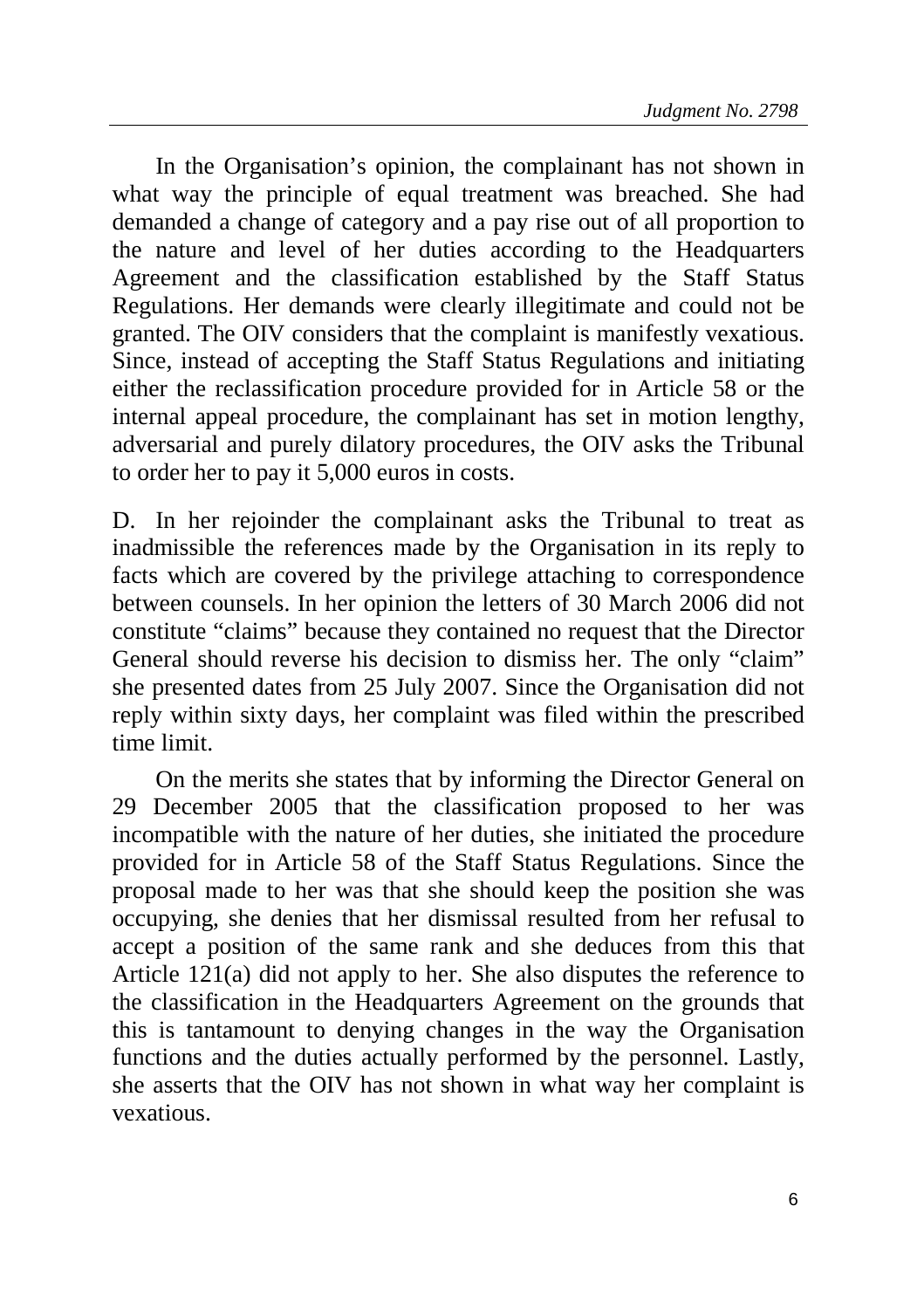## CONSIDERATIONS

1. In the wake of the adoption on 14 October 2005 of the new Staff Status Regulations, the complainant was informed that pursuant to these Regulations – which would enter into force on 1 January 2006 – she would be classed in category III. After informing the Director General by a memorandum of 1 December 2005 of the reasons why she could not accept that classification, the complainant confirmed her disagreement on 29 December 2005 and explained that the classification in question did not appear to match the profile of her position or her expectations. As the complainant maintained her stance at the pre-dismissal meeting on 16 January 2006, to which she was summoned by the Director General, she was notified of her dismissal as of 30 April by a letter of 27 January.

By two letters of 30 March 2006 the complainant on the one hand formally challenged the grounds for her dismissal and submitted various financial claims (first letter) and, on the other hand, announced her intention "in the absence of an amicable settlement, to submit [her] claims to the competent judicial body in order to obtain compensation for all the injury suffered as a result of [her] unjustified dismissal" (second letter). The Director General replied in writing to both letters on 21 April 2006.

2. On 19 May 2006 the complainant initiated proceedings before the Paris *conseil de prud'hommes*. Then, in a letter of 25 July 2007 received by the Organisation on 3 August, she requested the re-examination of the decision to dismiss her, in accordance with Article 131 of the Staff Status Regulations. On 27 September she asked to have her case examined by an independent person designated by the President of the Tribunal pursuant to the same article.

In his reply of 4 October 2007 the Director General indicated that he was in favour of the procedure proposed by the complainant, provided that she first withdrew her suit before the *conseil de prud'hommes*. The complainant refused this request and managed to have the hearing postponed until 18 February 2008, while at the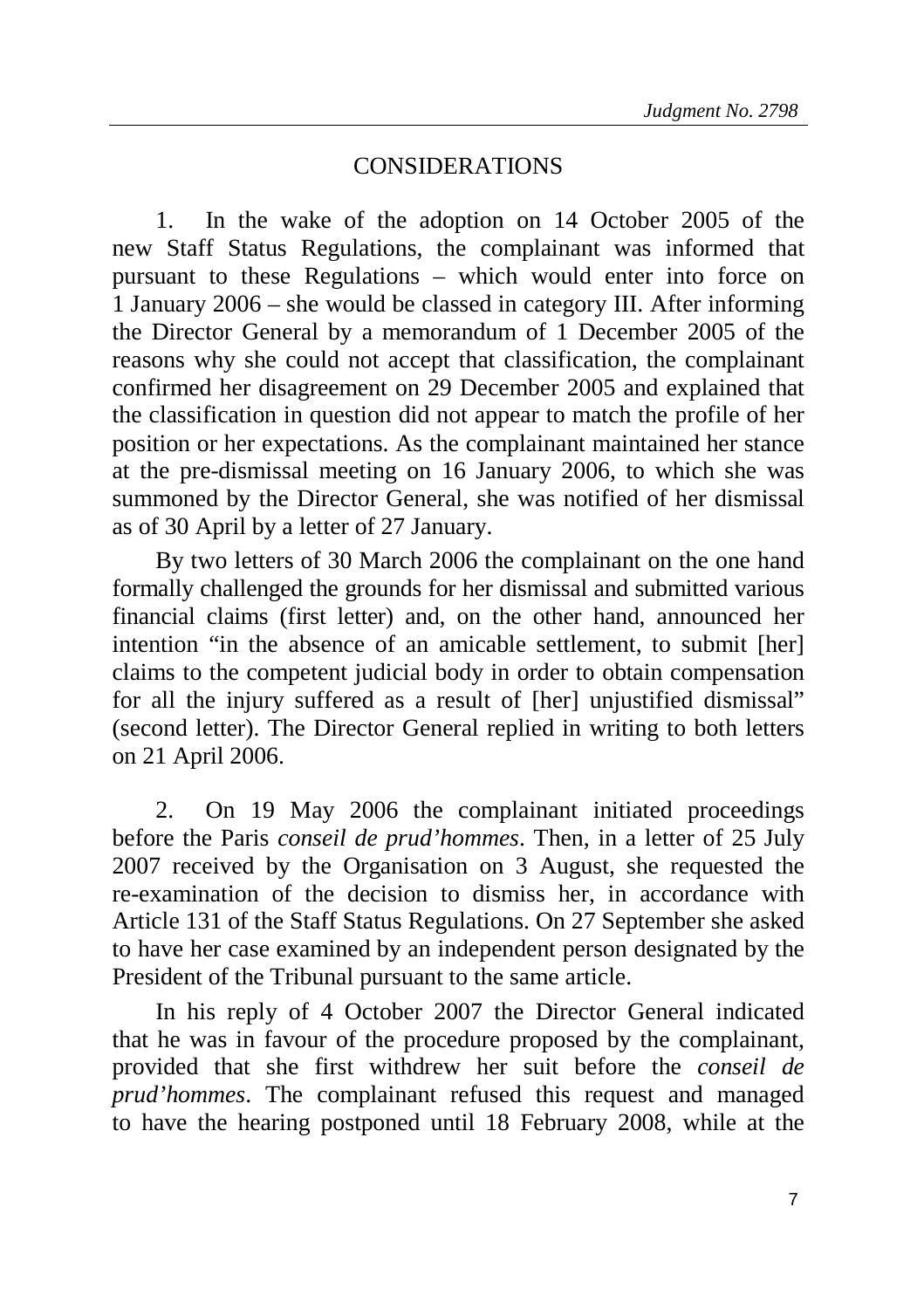same time she requested that the *conseil de prud'hommes* stay its proceedings until the Tribunal had ruled on her case.

On 18 December 2007 she filed her complaint impugning the implied rejection of her request for re-examination of 25 July 2007.

3. The complainant's claims are set forth under B, above.

4. Notwithstanding the parties' submissions regarding the Tribunal's jurisdiction, there are no grounds for questioning it, since the contractual relationship between the parties ended after the Director General of the OIV had been notified of the decision by the ILO's Governing Body to approve the OIV's recognition of the Tribunal's jurisdiction, which took effect on 30 March 2006.

5. The Organisation's main plea is that the complaint is irreceivable because it was filed out of time. It argues that the complainant must be deemed to have submitted her first "claim" on 30 March 2006, for that is when she challenged the lawfulness of her dismissal, which is one of the main elements of the dispute. According to the OIV, the Director General rejected this "claim" in a letter of 21 April 2006, and the ninety-day time limit for filing a complaint laid down in the Statute of the Tribunal therefore expired on 22 July 2006. Nevertheless, in view of the case law of the Tribunal, which, it says, has always shown great flexibility "when calculating time limits in order to ensure the effective enjoyment of staff rights", the Organisation agreed in November 2006 to commence the conciliation procedure for which provision is made in Article 131 of the Staff Status Regulations, thereby waiving the time limit. It explains that, although the Director General was informed by letter of 11 April 2006 that the OIV's recognition of the Tribunal's jurisdiction had been approved by the ILO's Governing Body, the complainant's counsel was not informed of this until 20 November 2006. Thus it considers that 20 November 2006 was the final date on which it provided the complainant with all the information enabling her to defend her interests on optimum conditions, in accordance with its duty to inform and advise its current and former staff members.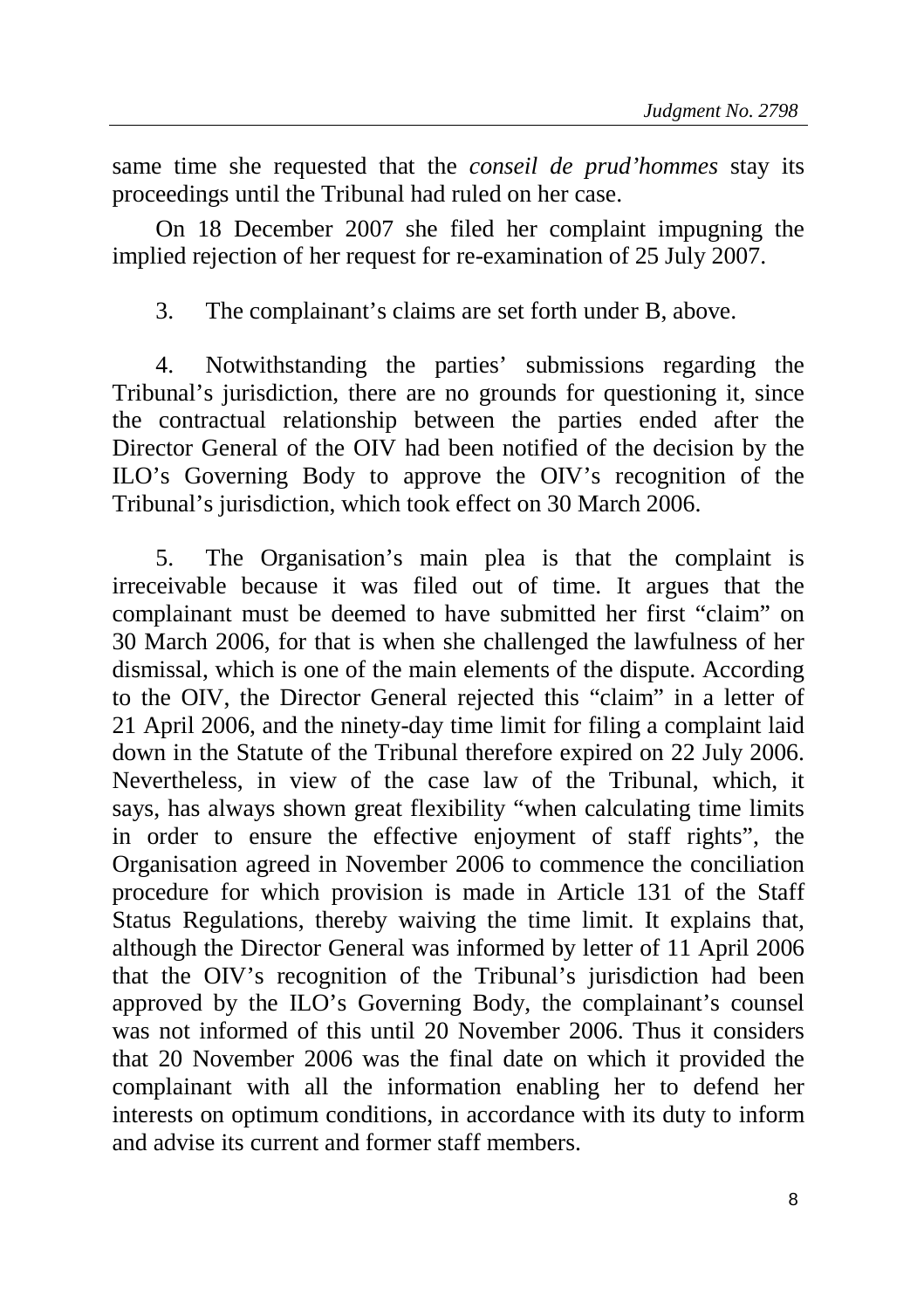It states that the complainant then waited for eight months, in other words until 25 July 2007, before presenting her request for the re-examination of her dismissal, solely in order artificially to reopen the time limit for filing a complaint.

6. The complainant replies that the Organisation's line of reasoning is unconvincing because, contrary to its allegations, she did not submit any "claim" to the Director General on 30 March 2006. Although the Organisation states that the two letters of 30 March 2006 constituted "the first challenge of her dismissal", the list of the appendices it supplies indicates:

"10 – Letter […] of 30 March 2006 (challenging her dismissal);

11 – Letter […] of 30 March 2006 (challenging her classification)".

In the complainant's view, it is therefore difficult to determine whether the so-called "claim" is to be found in the letter challenging her dismissal or in the letter challenging her classification. She asserts that the letters in question contain no request that the Director General should reverse his decision to dismiss her and cannot therefore under any circumstances constitute a "claim". Furthermore, the Director General's letter of 21 April 2006 deals with specific issues and does not mention the rejection of any "claim" seeking the cancellation of the decision to dismiss her. The complainant therefore considers that her complaint registered on 18 December 2007 must be deemed receivable, as her "claim" was sent on 25 July 2007 and received on 3 August. Thus the Administration had until 3 October 2007 to deal with the matter, which means that her complaint was filed within the ninety-day time limit which would expire on 3 January 2008.

7. The Tribunal must first determine the date on which the complainant's "claim" was submitted, before ascertaining whether the complaint was filed within the time limit set by the relevant provisions.

The Tribunal is of the opinion that each of the letters of 30 March 2006 may be deemed to be a request for re-examination within the meaning of Article 131, which relevantly provides that "[a]ny general secretariat member, who considers that action taken against him/her conflicts with the provisions of these Staff Status Regulations or with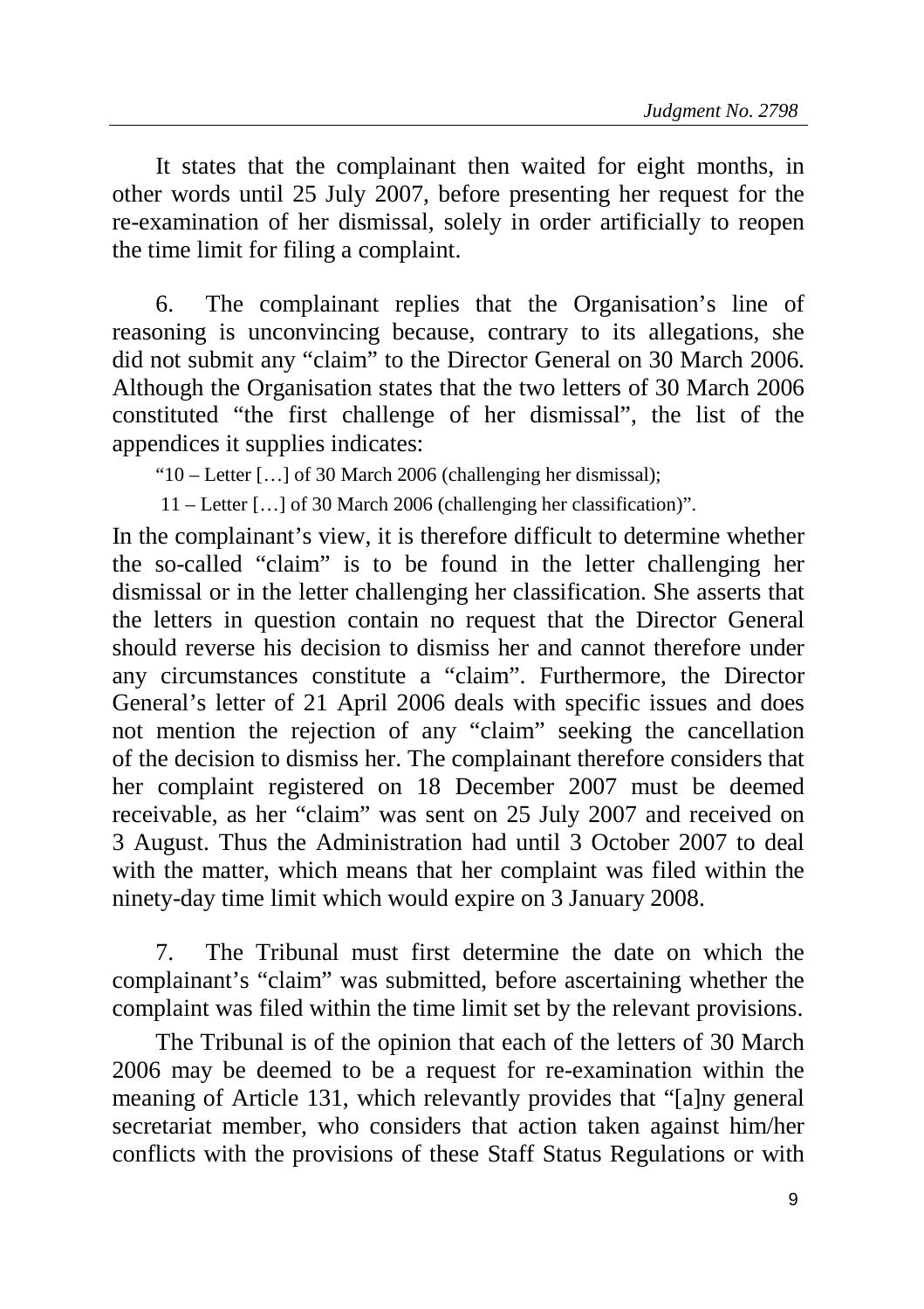the terms of his/her letter of appointment, may request that the matter be re-examined".

One of the letters stated that the complainant was formally challenging the grounds for her dismissal and the other stated that, in the absence of an amicable settlement, she intended to submit her claim to the competent judicial body in order to obtain compensation for all the injury suffered as a result of her unjustified dismissal. These were therefore clearly claims initiating the preliminary internal procedure, in accordance with the Tribunal's case law that any application challenging a decision must be treated as a "claim". Even though the complainant submits that the Director General's reply of 21 April 2006 did not constitute a rejection which could trigger the time limit for challenging his decision, it is still necessary to determine what was the deadline for referring the matter to the competent judicial body.

8. It is true that the recognition of the Tribunal's jurisdiction, with effect as of 30 March 2006, was brought to the complainant's attention on 20 November 2006 at the latest. Given this fact and the particular circumstances of this case, the principle of good faith makes it necessary to choose this date alone, that is to say the date on which the complainant possessed all the information enabling her to defend her interests, as the starting point of the period within which a complaint could be filed with the Tribunal. The request for re-examination received by the Organisation on 3 August 2007 could not, however, have the effect of reopening the time limit for filing a complaint. The Tribunal is therefore of the view that the complainant, who under Article VII, paragraph 2, of the Statute of the Tribunal had ninety days as from 20 November 2006 to file her complaint, but who did not do so until 18 December 2007, was at all events time-barred. As the complaint is thus irreceivable, it must be dismissed.

9. The Organisation asks the Tribunal to order the complainant to pay it 5,000 euros for costs on the grounds that the complaint is vexatious.

The Tribunal sees no reason to grant this request.